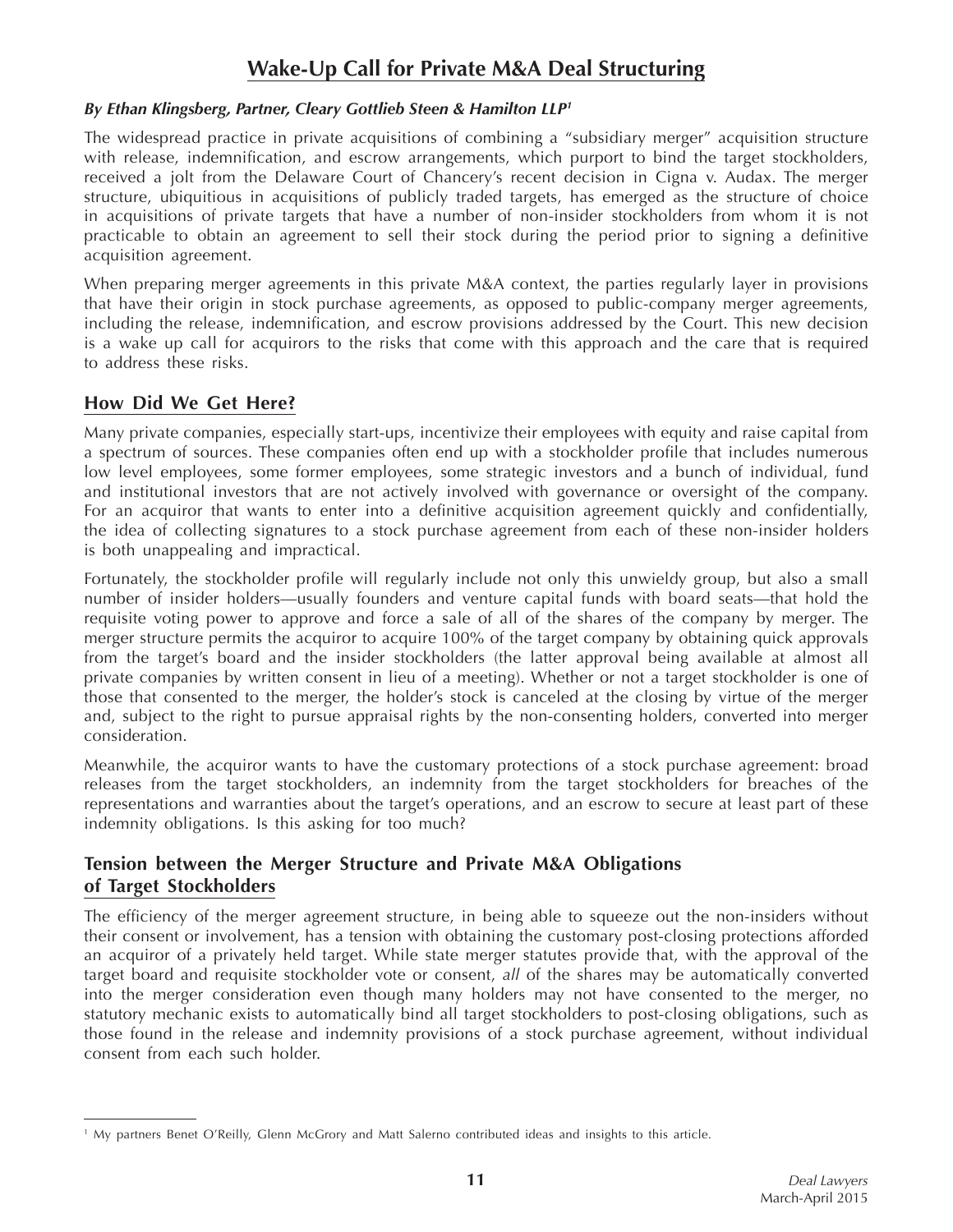## **Quick Fix?**

Undaunted by this chasm between the merger statute and the undertakings of a stock purchase agreement, practitioners regularly relied upon a solution that leveraged the customary letter of transmittal used in mergers for the exchange of a target holder's canceled shares for the merger consideration. The letter of transmittal had traditionally been a relatively simple document whereby the target holder would confirm ownership of its shares as part of the process of transmitting the shares in exchange for the merger consideration. The clever idea these practitioners had was to bulk up the letter of transmittal, sometimes to the extent that it would go on for several pages, and turn it into an opportunity to obtain a panolopy of agreements and obligations to benefit the acquiror, the most valuable of which were releases and indemnities.

Finally, a target stockholder said, "No thanks, I'm passing on signing this burdensome letter of transmittal that would impose upon me obligations not provided for in the merger statute, but I do want my merger consideration as required by the merger statute." Or, in other words, "Hold the obligations, but I'll take the cash." The Court of Chancery agreed and set forth an explanation that arguably deals a death blow to the use of the letter of transmittal as a way to resolve the tension between a merger statute and the desire to bind target stockholders with stock purchase agreement style obligations.

The obligation of the acquiror to pay the merger consideration, according to the Court, is a pre-existing duty that arises when the merger becomes effective. Nothing in the merger statute supports the idea that a target stockholder must sign up for further obligations as a condition to receipt of its merger consideration. The idea that the merger consideration is being provided in exchange for the target stockholder's election to sign up for these new obligations cannot fly because the closing of the merger already entitles the target stockholder to this consideration. Accordingly, the requirement to execute a supercharged letter of transmittal constitutes an attempt to create a binding contract without any consideration and therefore is wholly unenforceable.

## **Revisiting What Constitutes Merger Consideration**

Requiring target stockholders to execute an obligation-laden letter of transmittal as a condition to receipt of their merger consideration is not the only technique for addressing the disconnect between the merger structure and the imposition on target stockholders of post-closing obligations to the acquiror. An alternative is to attempt to bake these obligations into the merger agreement itself and thereby into the merger consideration itself. In other words, the right to the merger consideration comes with the limitations imposed by the obligations. The Court discusses this concept at length and concludes that there is, in certain instances, merit to this approach. Although the Court does not provide entirely precise guidance, the following principles emerge:

- Releases and Indemnities for Amounts Beyond the Merger Consideration. Obligations that are not defining limits on the actual merger consideration cannot be deemed to be part of the merger consideration and therefore will not be enforceable against target stockholders simply by virtue of the closing of the merger. Examples would include releases and undertakings to pay amounts in excess of the merger consideration. Even if these obligations are written into the merger agreement as obligations of the target stockholders, the effectiveness of the merger, by itself, is not going to be sufficient to cause these obligations to become binding on target stockholders.
- *Escrows, Holdbacks and Earn-Outs.* Provisions in the merger agreement for setting aside funds that would otherwise have been merger consideration—*e.g.*, in an escrow account or as a holdback to secure post-closing indemnity and purchase price adjustment obligations, or to function as an earn-out, should be enforceable if drafted appropriately, as these structures may be viewed as creating contingent rights of target stockholders to receive additional consideration, as opposed to new obligations. The Court does not directly rule on the enforceability of these provisions, but the dicta and precedents are supportive.
- *Merger Consideration Clawbacks for Indemnity Claims and Purchase Price Adjustments*. The most interesting area is subjecting the merger consideration delivered at closing to a clawback right of the acquiror—*e.g.*, a post-closing right of the acquiror to have merger consideration returned by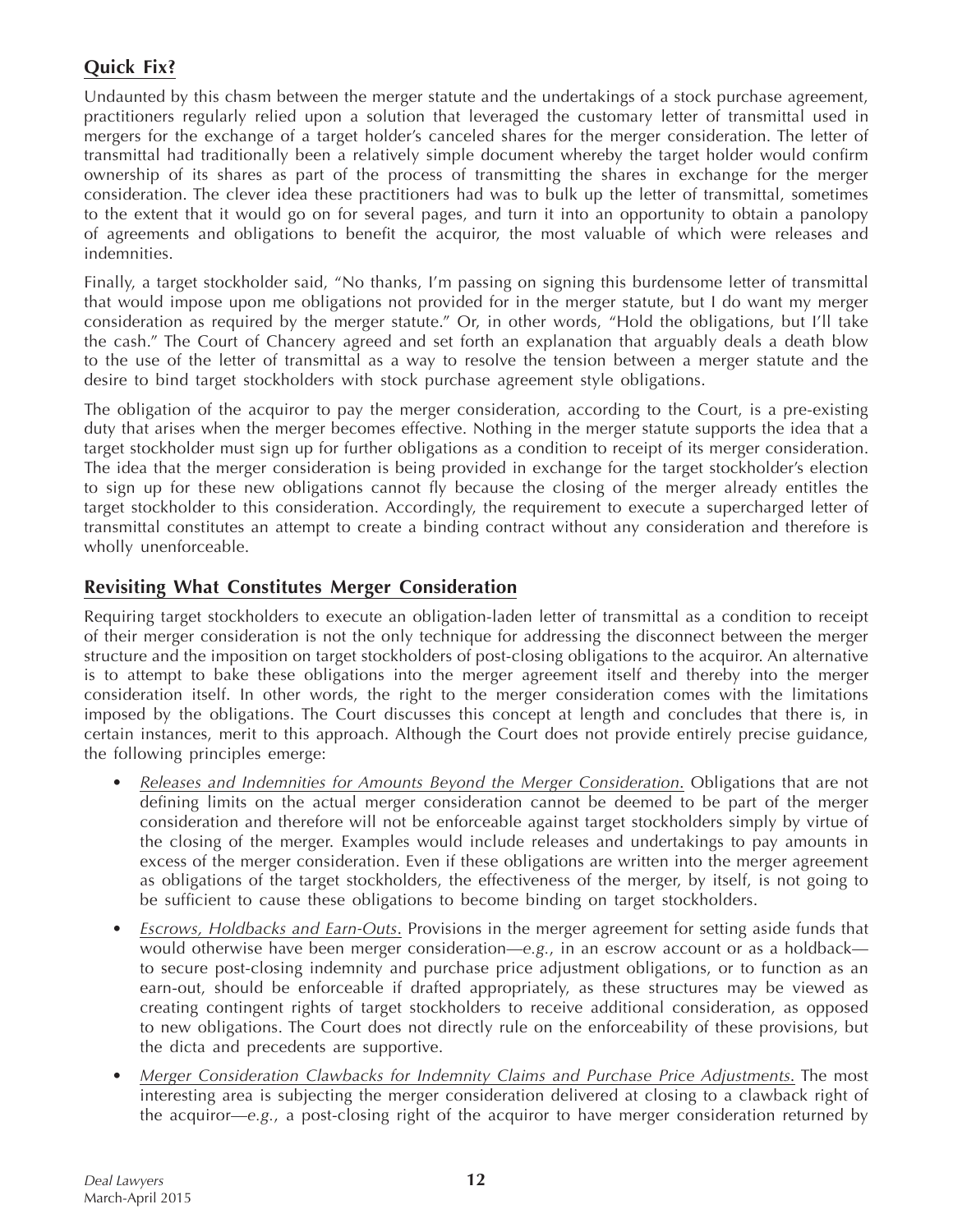the target stockholder based on purchase price adjustments or indemnification claims. According to the Court, whether these clawback rights will be enforceable against target stockholders by virtue of the merger should depend on the level of visibility that the stockholders have into the likelihood and extent of the clawback right being exercised.

The rationale for applying this standard is that target holders need to be in a position, in conection with the adoption of the merger agreement, where they can evaluate whether to exercise appraisal rights—the process whereby target holders may elect to forego the receipt of merger consideration and commence legal proceedings to receive a dollar amount that the court ultimately determines to be "fair value" (which may be more or less than the merger consideration specified in the merger agreement). Thus, in the Court's view, when determining whether a clawback right is enforceable simply by being referenced as a component of the merger consideration, the key issue is whether the clawback right is, at the time of the adoption of the merger agreement, subject to sufficient parameters to permit a reasonable assessment of this right's impact on the value of the merger consideration.

○ *A misguided standard.* The Court's decision to use this standard for determining the enforceabilty of indemnity clawbacks is distressing. Indemnity clawbacks, just like contingent rights to escrows, hold-backs and earn-outs, regularly do not meet the Court's test of having to be *"ascertainable, either precisely or within a reasonable range of values."*

 If they were, the parties would have just adjusted the purchase price up front. The ultimate impact of indemnities, escrows, hold backs and earn-outs is arguably always unascertainable at the time of adoption and that is why these mechanics are used. Moreover, since the consequences of these provisions will be based entirely on representations, warranties, or financial or other metrics for the very company with which the plaintiff is already familiar as an equity investor, the Court's efforts to protect the target stockholder from these provisions seem like an overreach.

- When applying this standard, at one end of the spectrum are post-closing clawbacks for all of the merger consideration, without limitations as to time and scope of damages, and based on potential breaches of a broad set of representations and warranties made by the target company. The consequence of imposing such a broad limitation on the merger consideration, according to the Court, is that *"the value of the merger consideration itself is not, in fact, ascertainable, either precisely or within a reasonable range of values."* As a result, such a broad clawback right conflicts with the merger statute and is not enforceable as a component of the merger consideration.
- At the other end of the spectrum are post-closing clawbacks of merger consideration based on well-defined purchase price adjustment provisions that include specific financial statementbased formulas and time limitations for resolution (*e.g.*, a typical, post-closing true-up of an adjustment to the purchase price derived from the closing balance sheet). Here, the Court's dicta implies that this type of well-defined clawback should be enforceable, but ultimately the Court leaves the issue wide open as does the one precedent that addresses the subject and that the Court cites approvingly.
- An even more grey area is inhabited by post-closing clawbacks for indemnification and purchase price adjustment that are limited in time (*e.g.*, a one to three year survival period) and limited in scope as to damages and the nature of the subject matter covered by the indemnification. In the case at hand, the Court let stand the acquiror's right to clawback indemnity payments from the merger consideration payable by the non-consenting, plaintiff-stockholder to the extent these indemnity payments arise from claims for breaches of representations and warranties subject to a three year survival period and a monetary cap. But the Court provides little guidance as to why the three year limit or cap may be sufficient and notes that its decision is without prejudice to future challenges by the plaintiff.
- In sum, the Court provides insufficient clarity on the enforceability of indemnities fashioned as clawbacks of the merger consideration. For acquirors, this lack of a clear path to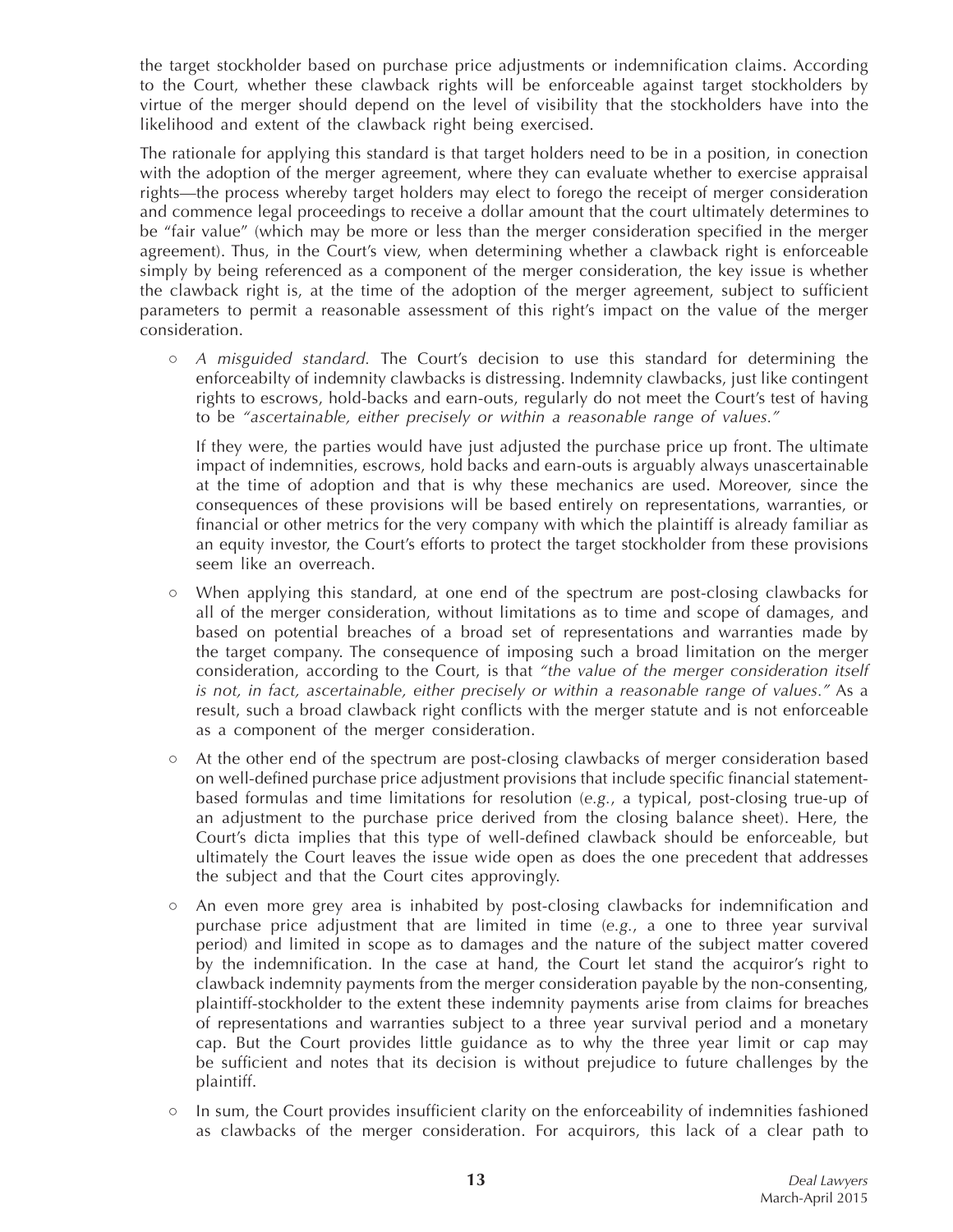enforceability in the context of indemnity claims can be costly, especially in the context of settlement discussions, given the other impediments, such as factual disputes, that often make it difficult for acquirors to recover on such claims.

Stockholder Representative Appointments. Another unsettled area noted by the Court, but not addressed, is the authorization of stockholder representatives to act post-closing on behalf of nonconsenting target stockholders—*e.g.*, in connection with defending and settling indemnification claims. Even if, by virtue of the merger alone, the right to clawback merger consideration to cover indemnity claims were enforceable, should the effectiveness of the merger automatically bind a target stockholder to the agency of the stockholder representative?

 Despite the efficiencies and practicality of this regularly used mechanic of a stockholder representative, the merger statute itself does not, at least on its face, appear to have a clear hook for binding a stockholder to the appointment of such a representative without the holder's consent. This may be an area where action by the legislature would be of value. One idea for legislation would be a scheme where the target stockholders are deemed to have accepted the representative's appointment unless they affirmatively opt out following a notice period.

## **Advice for Acquirors**

Practitioners will be mistaken and misguiding their acquiror clients if they read this new Chancery Court decision as sending a message that use by acquirors of a merger structure when seeking private M&A style protections is inadvisable or somehow contrary to public policy. The quick fix of the letter of transmittal is off the table. But all is not lost.

- Support Agreements and Joinders. Nothing in the decision should be read to imply that broad indemnity obligations, even if implemented in the context of a merger structure, would be unenforceable *as a contractual matter* due to vagueness, public policy or any other reason. The Court makes clear that, even in the context of a merger structure, *"individual stockholders may contract—such as in the form of a Support Agreement—to accept the risk of having to reimburse the buyer over an indefinite period of time for breaches of the Merger Agreement's representations and warranties."* Accordingly acquirors should keep in mind the following considerations:
	- *Undertakings and joinders, not just resolutions*. Assure that at least all the insider stockholders, simultaneously with their execution of consents to the adoption of the merger agreement, execute express undertakings and joinders relating to releases, confidentiality, cooperation, indemnification, stockholder representative appointment and all other matters that arguably go beyond the express terms of the merger consideration. These undertakings and joinders should be in addition to their written consents to the stockholder resolutions that adopt the terms of the merger agreement, even if the terms of the merger agreement and the resolutions reflect these matters. *"The merger agreement, even though approved by the consenting stockholders, remains a contract solely between the acquiror and the target company,"* in the words of the Chancery Court. Accordingly, express contractual undertakings and joinders, and not the resolutions approving the merger, are the advisable means to bind the signatory stockholders.
	- Leverage Drag-Along Rights, Closing Conditionality and Pro Rata Formulas. Many private companies already have investor and stockholder agreements in place that bind their stockholders with broad drag-along obligations that require that the holders not only vote in favor of change in control transactions supported by the majority stockholders, but also sign up for all obligations ancillary to the change in control transaction. Acquirors should not overlook these valuable rights buried within investor and stockholder agreements, which agreements are typically otherwise irrelevant to the acquisition transaction.

 A well-advised acquiror should obligate targets and their insider stockholders to use the period between signing and closing to enforce these drag-along rights and otherwise exert efforts to cause the non-insiders to execute undertakings to comply with the indemnity and other provisions of the merger agreement that purport to bind target stockholders. In addition, acquirors should consider beefing up their merger agreements to include receipt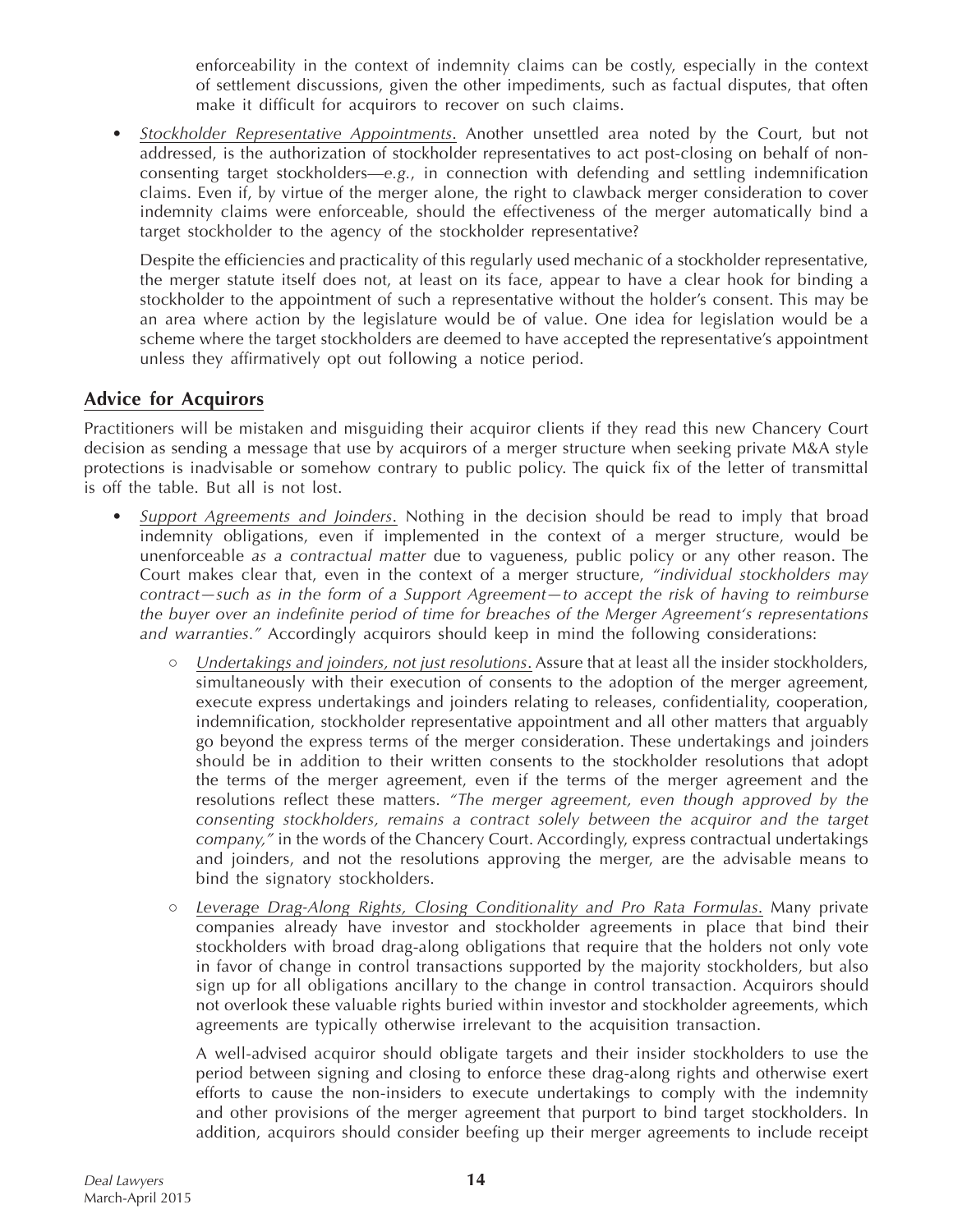of these executed undertakings from all or at least a minimum percentage of the noninsider stockholders as one of the conditions to closing.

A further mechanic to protect the acquiror and cause the insider stockholders to obtain these undertakings is to provide for the following adjustment to the pro rata formula that specifies how the indemnity obligations are allocated among the target stockholders. Rather than allocating the indemnity obligations pro rata based on the respective portions of the merger consideration received by each stockholder relative to the aggreate consideration received by all stockholders as would be customary, acquirors should consider insisting upon allocation of these obligations pro rata relative only to the pool of stockholders that have signed undertakings or joinders to be bound contractually by the indemnity.

 Thus, for example, if stockholders representing only 85% of the shares have agreed to be bound by the indemnity, that group should be fully responsible for 100% of the indemnification obligations not covered by escrow. This approach is particularly important in the case of indemnities for breaches of "fundamental" representations and warranties, which are often uncapped and of indefinite duration.

- *Draft the Merger Agreement to Enhance Enforceability*. In the absence of separate undertakings and joinders, acquirors can increase the chances of enforceability of target stockholder obligations by drafting merger agreements in a manner that makes clear that these obligations are part of the merger consideration and that they are subject to parameters.
	- *Contingent Rights to Merger Consideration, Not Post-Closing Set-Asides*. Amounts that are set aside for future release to the target stockholders pursuant to escrow, holdback and earn-out provisions should be described as amounts to which the target stockholders have contingent rights that are part of their merger consideration, as opposed to amounts that are set aside or taken back a moment in time after the merger consideration is determined and payable.
	- *Converting Clawback Rights into Contingent Rights to Merger Consideration.* If, as the Court implies, contingent rights to escrow, hold-backs and earn-outs are not problematic, while indemnities fashioned as clawbacks need to meet the troublesome "reasonably ascertainable value" standard, it may be worthwhile for acquirors to structure the merger consideration in a manner that effectively converts the indemnity clawback into a contingent right.
		- For example, a merger agreement could provide for a contingent right to escrowed funds with all or part of the escrowed funds being released if and when the target stockholder executes a joinder to the indemnity.
		- Another idea would be for the acquiror to enter into an arrangement to purchase insurance with coverage equivalent to what would otherwise be covered by an indemnity from the target stockholders. The cost of the insurance would be deducted from the cash portion of the merger consideration, but the merger consideration would include a right to additional merger consideration (equal to each target stockholder's pro rata portion of the cost of the insurance) contingent upon a stockholder's execution of a pro rata indemnity undertaking. The insurance arrangement would similarly provide for reduction of the insurance cost and coverage on a pro rata basis as the direct indemnity undertakings are executed and delivered.
	- *Clawback Rights Baked into the Merger Consideration*. In any event, obligations to pay indemnification and purchase price adjustment amounts should be referenced in the section that provides for the delivery of the merger consideration. In addition, they should be described as obligations that give rise to clawback rights of the acquiror against the merger consideration and as integral components of and limitations on the merger consideration.
	- *Time Limitations*. Acquirors should consider inclusion of time limitations on all obligations of the target stockholders that give rise to clawback rights against the merger consideration, even if they are simply restatements of the applicable statute of limitations. The greater the challenges the acquiror will face in obtaining contractual undertakings from target